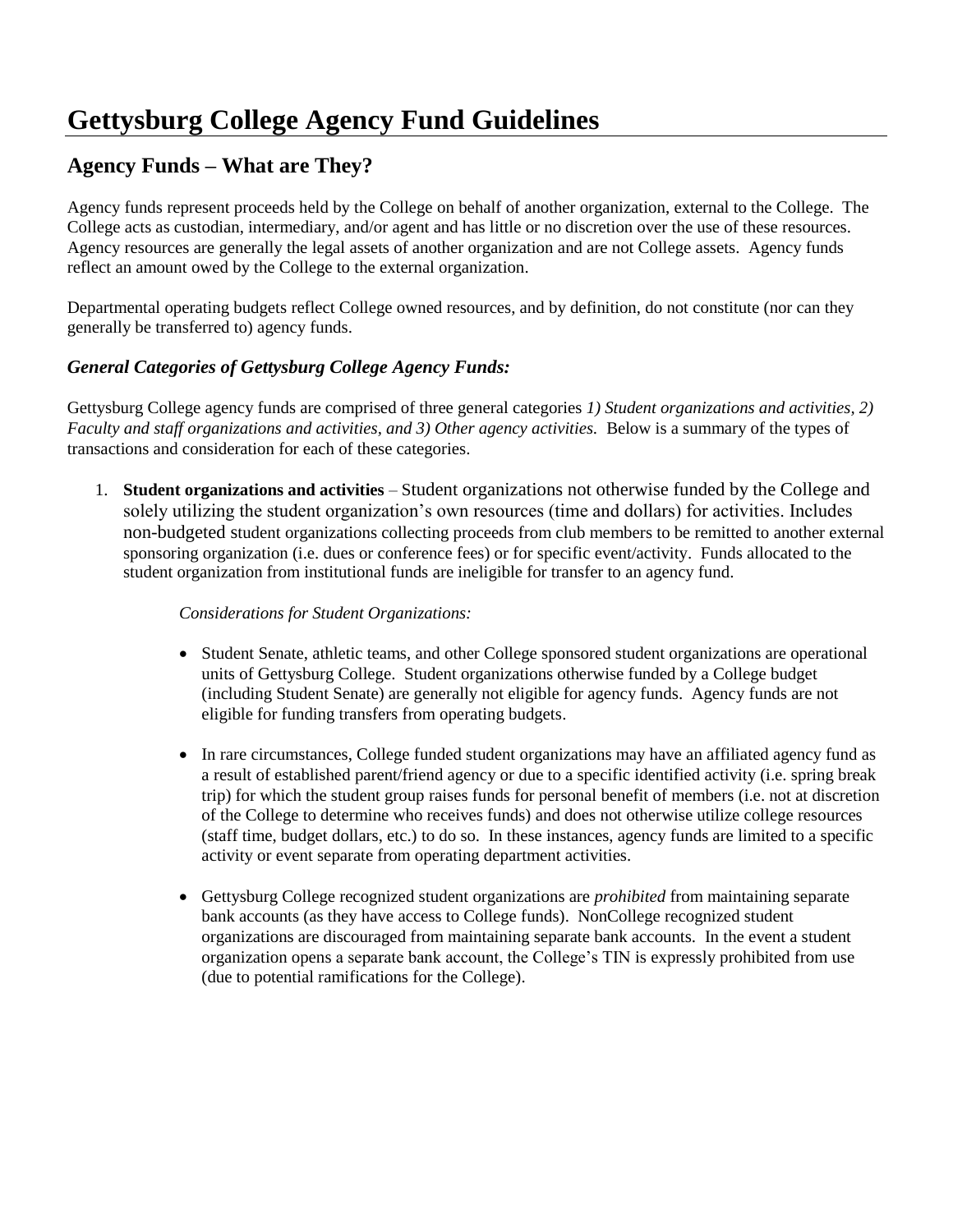2. **Faculty and staff organizations and activities** – Funds established for faculty and/or staff outside of their faculty/staff role with the College. Includes activities such as professional organizations in which faculty and staff are members, conferences and workshops sponsored (hosted) by faculty or staff groups, auxiliary-type groups (i.e. alumni groups). Activities funded by departmental research grants, sponsored grants or general operating budget are ineligible for transfer to an agency fund.

*Considerations for Academic and Administrative Departments:*

- Because academic and administrative departments are funded through the College's operating budget, revenues generated by these institutional departments by definition are not agency. College time and/or dollars were utilized as basis for the revenue generation and therefore, these departments are not eligible for establishing a separate agency fund.
- Fundraising on behalf of Gettysburg College sponsored organizations should be coordinated through the Development office. Therefore, College operating departments are not eligible for fundraising agency funds.
- Agency funds are not eligible for funding transfers from operating budgets. Operating budgets are generally not eligible to fund transfer to agency funds.
- Special accounting treatments are available for departments with the following circumstances *(please contact the Accounting Office for assistance in establishing an accrual/prepaid/net expense):*
	- o Activity generates revenue and expenses which are incurred in different fiscal years.
	- o Activity considered "pass thru"
- **3. Other Agency Activities –** Funds established generally for non-College affiliated organizations for purposes to bill internal services or serve as clearing account (i.e. Pell grant in which the government has sole discretion in designating the recipient and the amount of stipend or aid to be provided to a student).

*Considerations for Activities between Gettysburg College and Other Entities:*

• In an effort to assist with continuity and administrative processing, all alumni class proceeds are required to be held by the College.